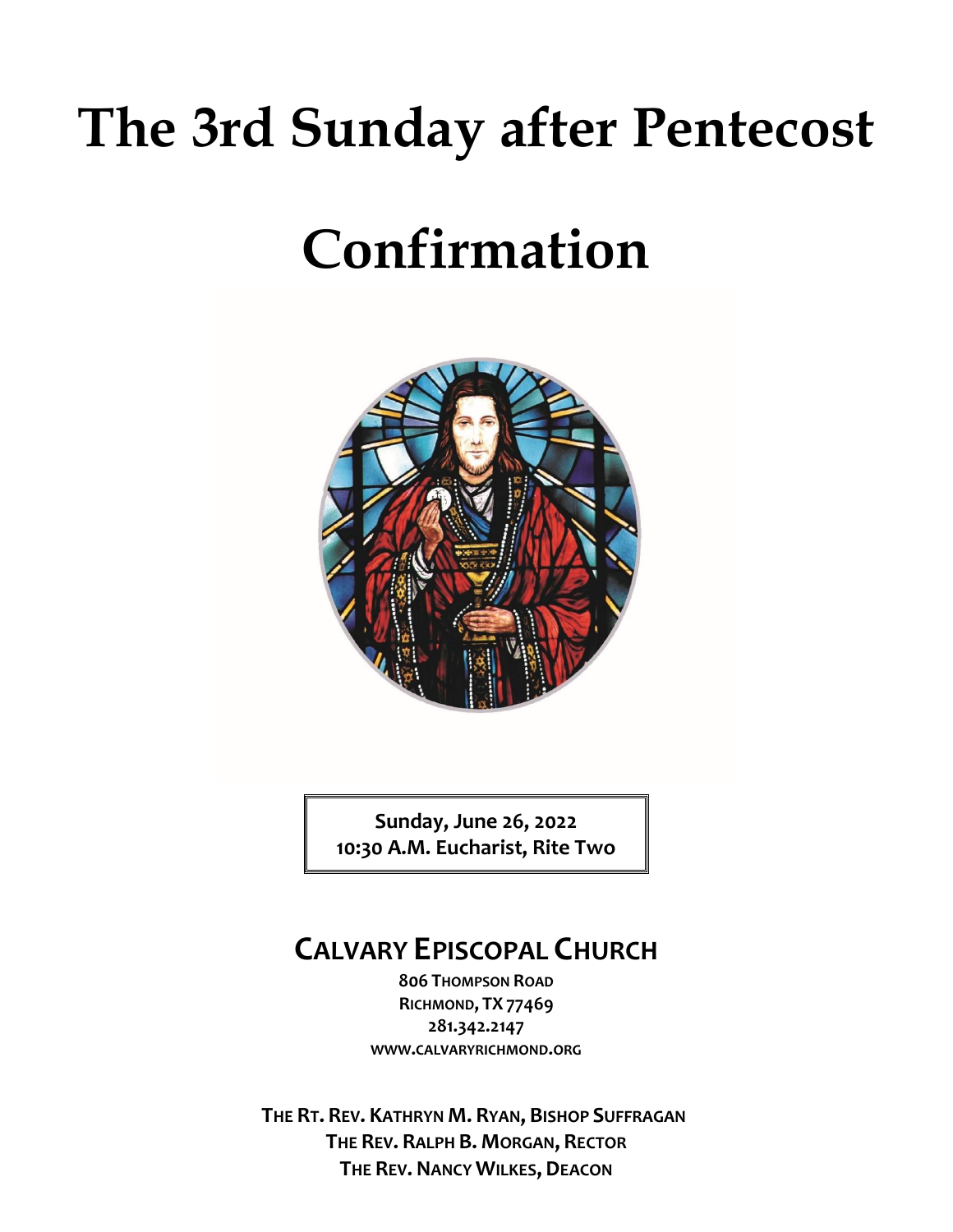## **Congratulations and Welcome to our Brothers and Sisters in Christ:**

## **Presented for Confirmation:**

John Bradshaw Jewel Clark Kaylee Hillis Will McClellan Ashley Vakulenko

### **Presented for Reception:**

Priscilla Forkner

## **Presented for Reaffirmation:**

Barbara Burgin Ann O'Hara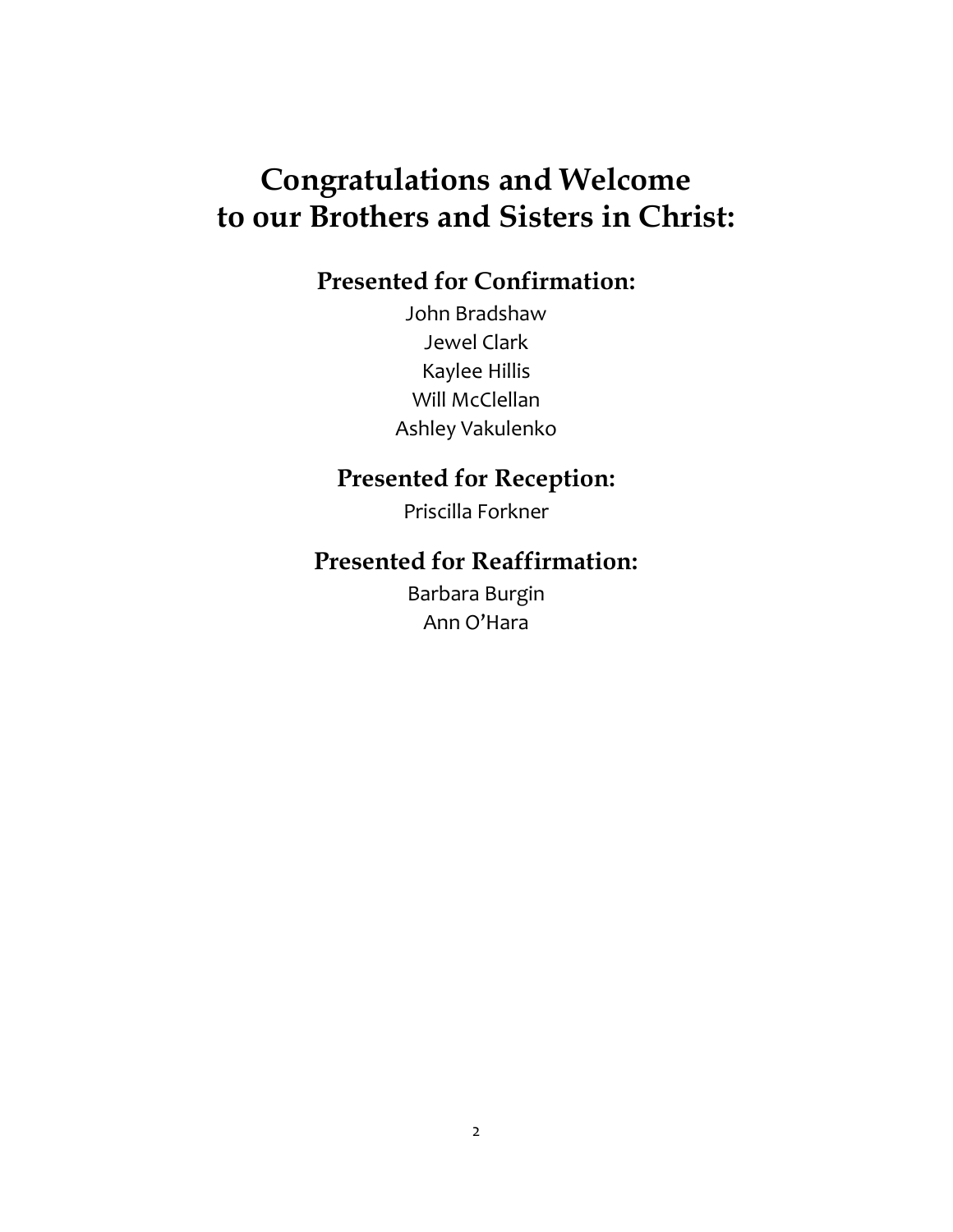## THE WORD OF GOD

#### **OPENING HYMN 178 - Alleluia**

| Alleluia, alleluia!             | Spread the good news o'er all the earth: |
|---------------------------------|------------------------------------------|
| Give thanks to the risen Lord.  | Jesus has died and has risen.            |
| Alleluia, alleluia!             | We have been crucified with Christ.      |
| Give Praise to his Name.        | Now we shall live for ever.              |
| Jesus is Lord of all the earth. | Come, let us praise the living God,      |
| He is the King of creation.     | joyfully sing to our Savior              |

#### **WELCOME AND ACCLAMATION BCP** 355

- Bishop: Blessed be God: Father, Son and Holy Spirit. People: *And blessed be his kingdom, now and forever. Amen.* Bishop: There is one Body and one Spirit;
- People: *There is one hope in God's call to us;*
- Bishop: One Lord, one Faith, one Baptism;
- People: *One God and Father of all.*

#### **THE COLLECT**

The Lord be with you.

#### *And also with you.*

Let us pray.

Almighty God, you have built your Church upon the foundation of the apostles and prophets, Jesus Christ himself being the chief cornerstone: Grant us so to be joined together in unity of spirit by their teaching, that we may be made a holy temple acceptable to you; through Jesus Christ our Lord, who lives and reigns with you and the Holy Spirit, one God, for ever and ever. *Amen.*

#### **THE LESSONS** *(See Insert - Response is Thanks be to God)*

| A READING FROM THE SECOND BOOK OF KINGS       | 2 Kings 2:1-2, 6-14  |
|-----------------------------------------------|----------------------|
| THE PSALM                                     | Psalm 77:1-2, 11-20  |
| A READING FROM PAUL'S LETTER TO THE GALATIANS | Galatians 5:1, 13-25 |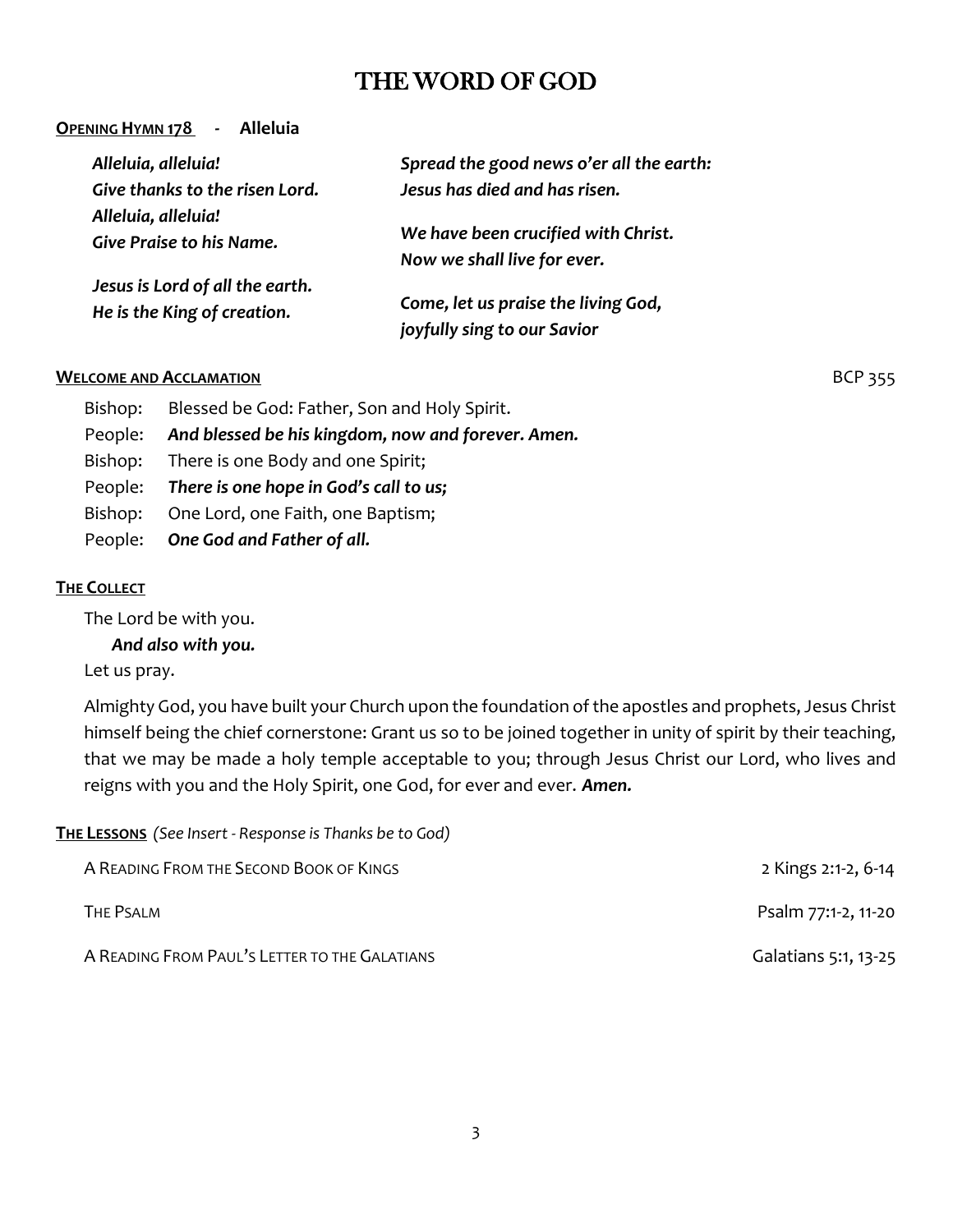### **SEQUENCE HYMN H-490 - I Want To Walk As A Child of the Light**

**MUSICAL SERMON RESPONSE**

| 1. I want to walk as a child of the light                      | Chorus:                                  |              |
|----------------------------------------------------------------|------------------------------------------|--------------|
| I want to follow Jesus.                                        | In Him there is no darkness at all       |              |
| God set the stars to give light to the world                   | The night and the day are both alike     |              |
| The Star of my life is Jesus                                   | The Lamb is the light of the city of God |              |
| 2. I want to see the brightness of God                         | Shine in my heart Lord Jesus.            |              |
| I want to look at Jesus.                                       |                                          |              |
| Clear Sun of righteousness shine on my path                    |                                          |              |
| And show me the way to the Father.                             |                                          |              |
| 3. I'm looking for the coming of Christ                        |                                          |              |
| I want to follow Jesus.                                        |                                          |              |
| When we have run with patience the race                        |                                          |              |
| We shall know the joy of Jesus.                                |                                          |              |
| <b>THE GOSPEL</b>                                              |                                          | LUKE 9:51-62 |
| The Holy Gospel of our Lord Jesus Christ according to St. Luke |                                          |              |
| Glory to you, Lord Christ.                                     |                                          |              |
|                                                                |                                          |              |
| The Gospel of the Lord.                                        |                                          |              |
| Praise to you, Lord Christ.                                    |                                          |              |
| <b>SERMON</b> - Bishop Ryan                                    |                                          |              |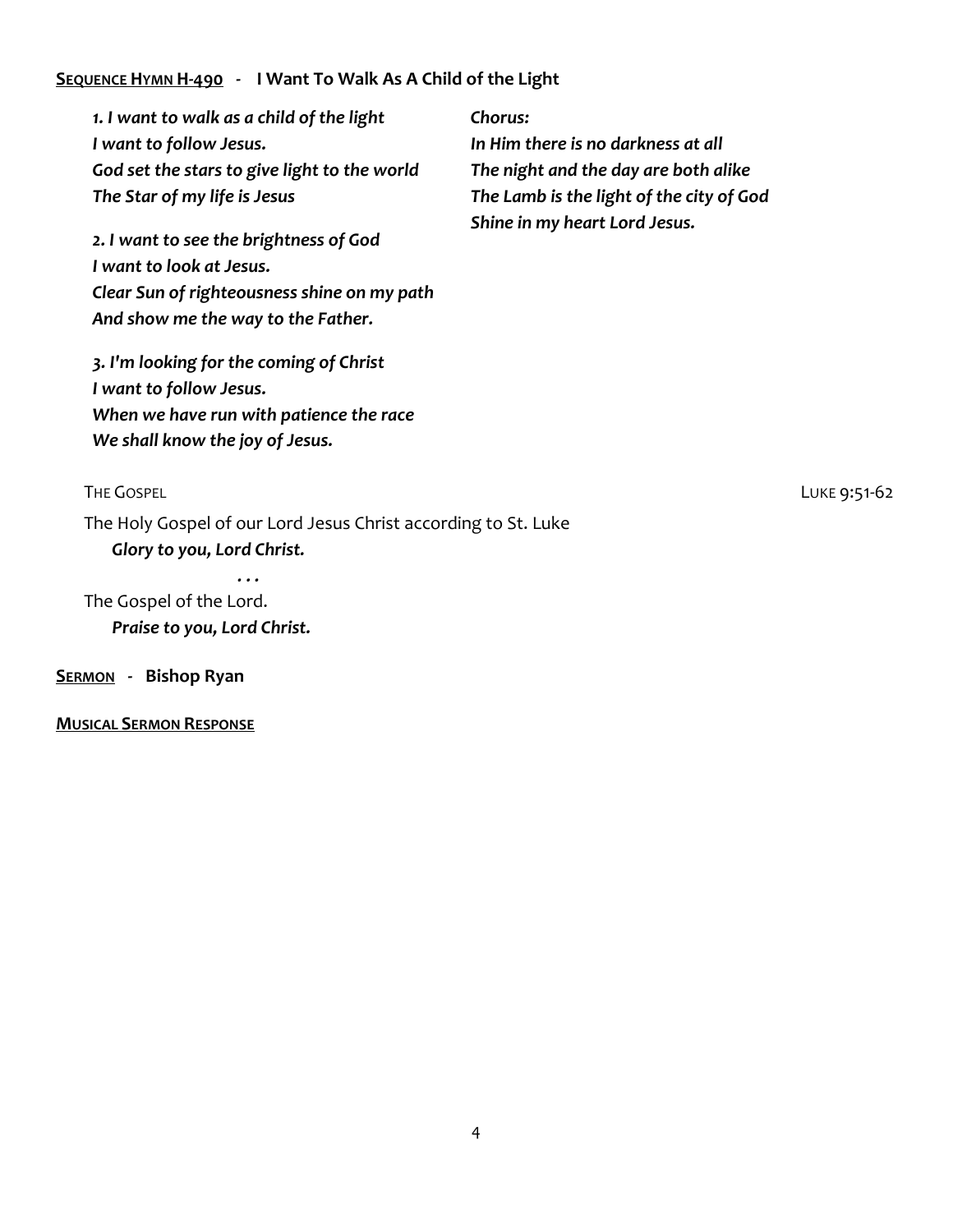## CONFIRMATION, RECEPTION AND REAFFIRMATION

| People:     | We will.                                                                                                   |
|-------------|------------------------------------------------------------------------------------------------------------|
| Bishop:     | Will you who witness these vows do all in your power to support these persons in their<br>life in Christ?? |
| Candidates: | I do, and with God's grace I will follow him as my Savior and Lord.                                        |
| Bishop:     | Do you renew your commitment to Jesus Christ?                                                              |
| Candidates: | I do.                                                                                                      |
| Bishop:     | Do you reaffirm your renunciation of evil?                                                                 |
|             | I present these persons who desire to reaffirm their baptismal vows.                                       |
|             | I present these persons to be received into this Communion.                                                |
| Presenters: | I present these persons for Confirmation.                                                                  |
| Bishop:     | The Candidates will now be presented.                                                                      |
|             |                                                                                                            |

### *Congregation will please stand:*

| Bishop: | Let us join with these who are committing themselves to Christ and renew our own |
|---------|----------------------------------------------------------------------------------|
|         | baptismal covenant.                                                              |
| Bishop: | Do you believe in God the Father?                                                |
| People: | I believe in God, the Father almighty,                                           |
|         | creator of heaven and earth.                                                     |
| Bishop: | Do you believe in Jesus Christ, the Son of God?                                  |
| People: | I believe in Jesus Christ, his only Son, our Lord.                               |
|         | He was conceived by the power of the Holy Spirit                                 |
|         | and born of the Virgin Mary.                                                     |
|         | He suffered under Pontius Pilate,                                                |
|         | was crucified, died, and was buried.                                             |
|         | He descended to the dead.                                                        |
|         | On the third day he rose again.                                                  |
|         | He ascended into heaven,                                                         |
|         | and is seated at the right hand of the Father.                                   |
|         | He will come again to judge the living and the dead.                             |
| Bishop: | Do you believe in God the Holy Spirit?                                           |
| People: | I believe in the Holy Spirit, the holy catholic Church,                          |
|         | the communion of saints, the forgiveness of sins,                                |
|         | the resurrection of the body, and the life everlasting.                          |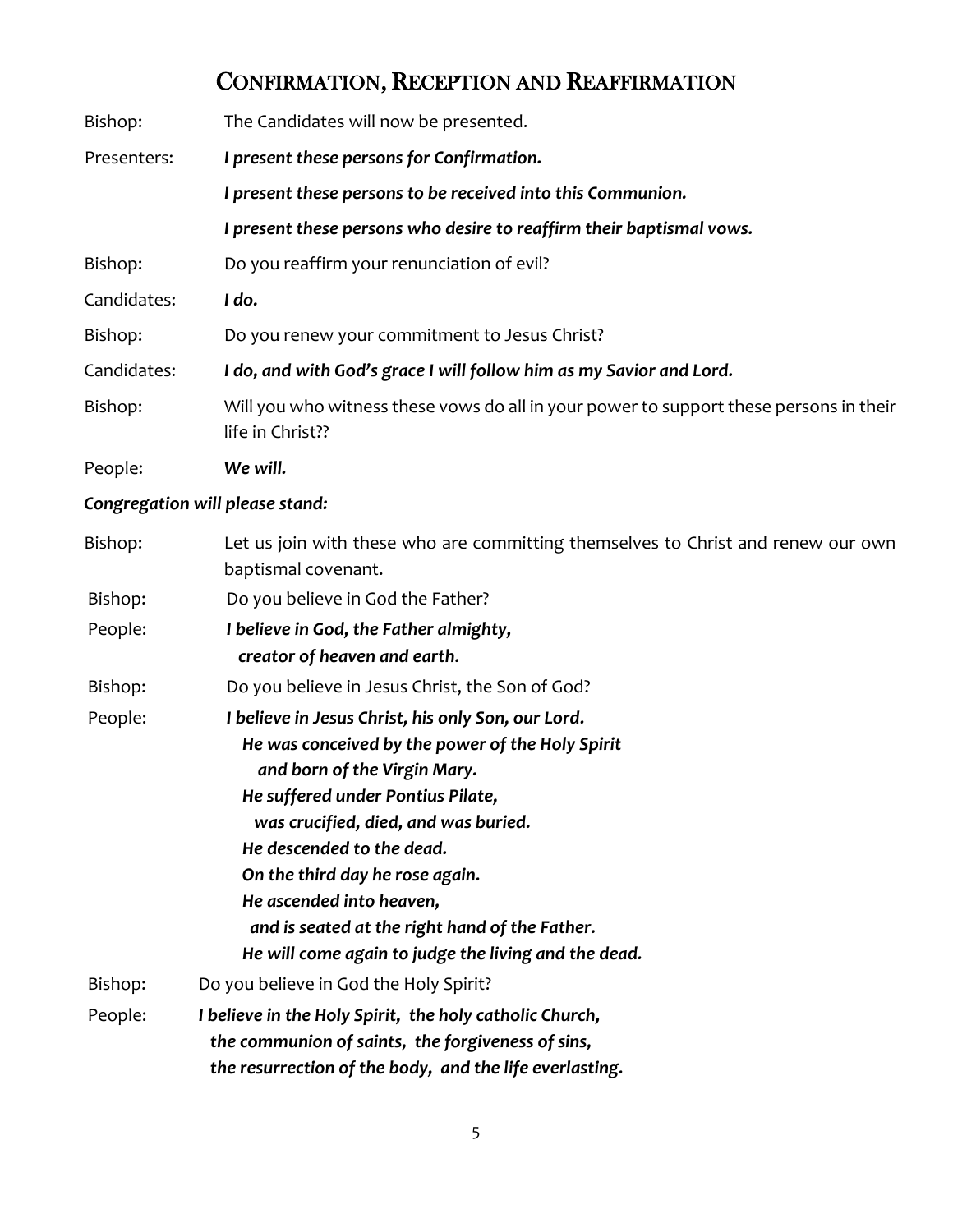| Bishop: | Will you continue in the apostles' teaching and fellowship, in the breaking of the<br>bread, and in the prayers? |
|---------|------------------------------------------------------------------------------------------------------------------|
| People: | I will, with God's help.                                                                                         |
| Bishop: | Will you persevere in resisting evil, and, whenever you fall into sin, repent and<br>return to the Lord?         |
| People: | I will, with God's help.                                                                                         |
| Bishop: | Will you proclaim by word and example the Good News of God in Christ?                                            |
| People: | I will, with God's help.                                                                                         |
| Bishop: | Will you seek and serve Christ in all persons, loving your neighbor as yourself?                                 |
| People: | I will, with God's help.                                                                                         |
| Bishop: | Will you strive for justice and peace among all people, and respect the dignity of<br>every human being?         |
| People: | I will, with God's help.                                                                                         |

Let us now pray for these persons who have renewed their commitment to Christ.

| Leader: | Deliver them, O Lord, from the way of sin and death.      |
|---------|-----------------------------------------------------------|
| People: | Lord, hear our prayer.                                    |
| Leader: | Open their hearts to your grace and truth.                |
| People: | Lord, hear our prayer.                                    |
| Leader: | Fill them with your holy and life-giving Spirit.          |
| People: | Lord, hear our prayer.                                    |
| Leader: | Keep them in the faith and communion of your holy Church. |
| People: | Lord, hear our prayer.                                    |
| Leader: | Teach them to love others in the power of the Spirit.     |
| People: | Lord, hear our prayer.                                    |
| Leader: | Send them into the world in witness to your love.         |
| People: | Lord, hear our prayer.                                    |
| Leader: | Bring them to the fullness of your peace and glory.       |
| People: | Lord, hear our prayer.                                    |

Grant, O Lord, that all who are baptized into the death of Jesus Christ your Son may live in the power of his resurrection and look for him to come again in glory; who lives and reigns now and forever. **Amen.**

Almighty God, we thank you that by the death and resurrection of your Son Jesus Christ you have overcome sin and brought us to yourself, and that by the sealing of your Holy Spirit you have bound us to your service. Renew in these your servants the covenant you made with them at their Baptism. Send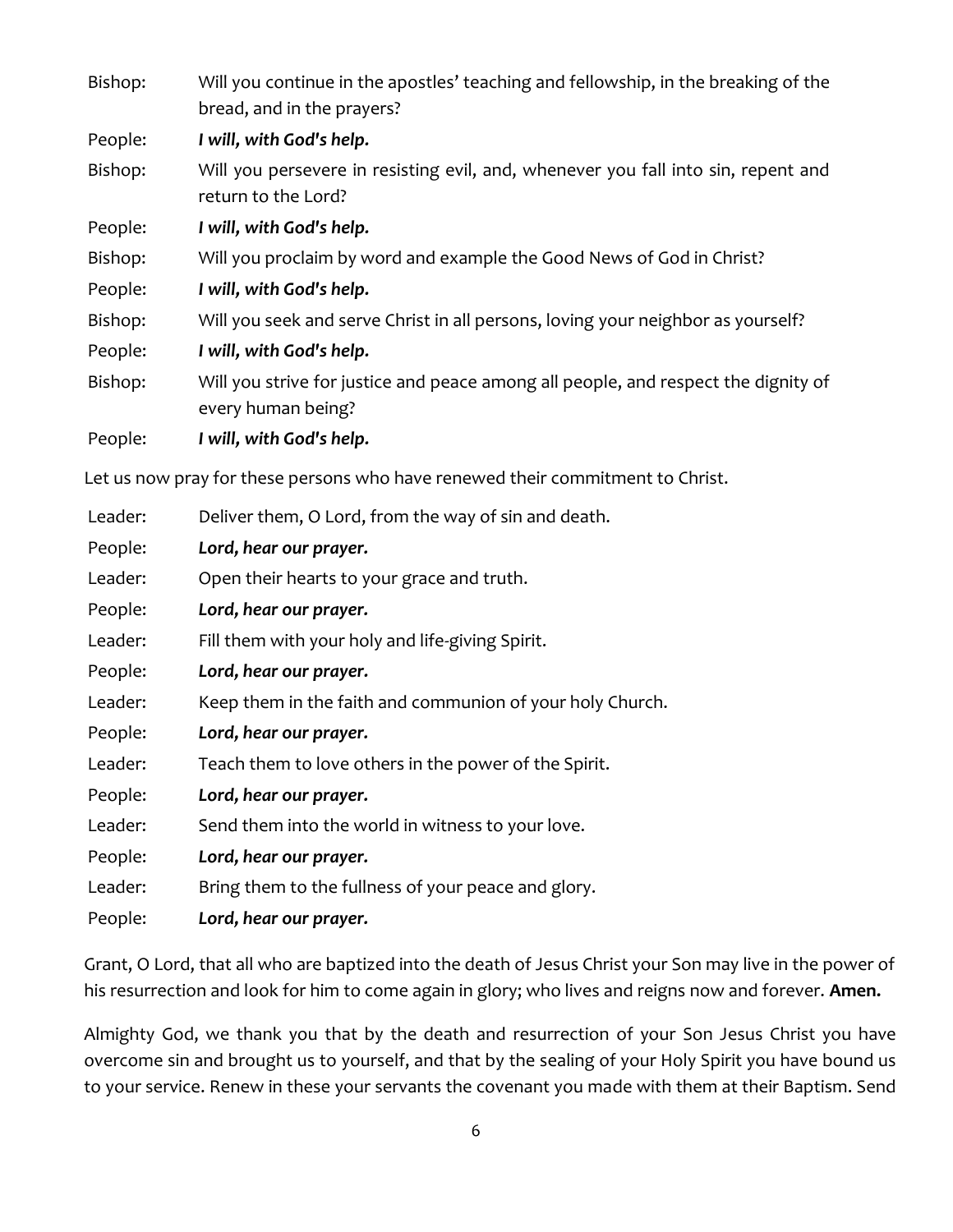them forth in the power of that Spirit to perform the service you set before them; through Jesus Christ your Son our Lord, who lives and reigns with you and the Holy Spirit, one God, now and for ever. *Amen.*

#### **FOR CONFIRMATION:**

Strengthen, O Lord, your servant with your Holy Spirit; empower *him/her* for your service; and sustain *him/her* all the days of *his/her* life. *Amen.*

#### **FOR RECEPTION:**

we recognize you as a member of the one holy catholic and apostolic Church, and we receive you into the fellowship of this Communion. God, the Father, Son, and Holy Spirit, bless, preserve, and keep you. *Amen.*

#### **FOR REAFFIRMATION:**

 $\_\_\_\,,$  may the Holy Spirit, who has begun a good work in you, direct and uphold you in the service of Christ and his kingdom. *Amen.*

#### **PRAYER:**

Almighty and everliving God, let your fatherly hand ever be over these your servants; let your Holy Spirit ever be with them; and so lead them in the knowledge and obedience of your Word, that they may serve you in this life, and dwell with you in the life to come; through Jesus Christ our Lord. *Amen.*

#### **THE PEACE**

The peace of the Lord be always with you. *And also with you. (The Peace is exchanged - please maintain social distance.)*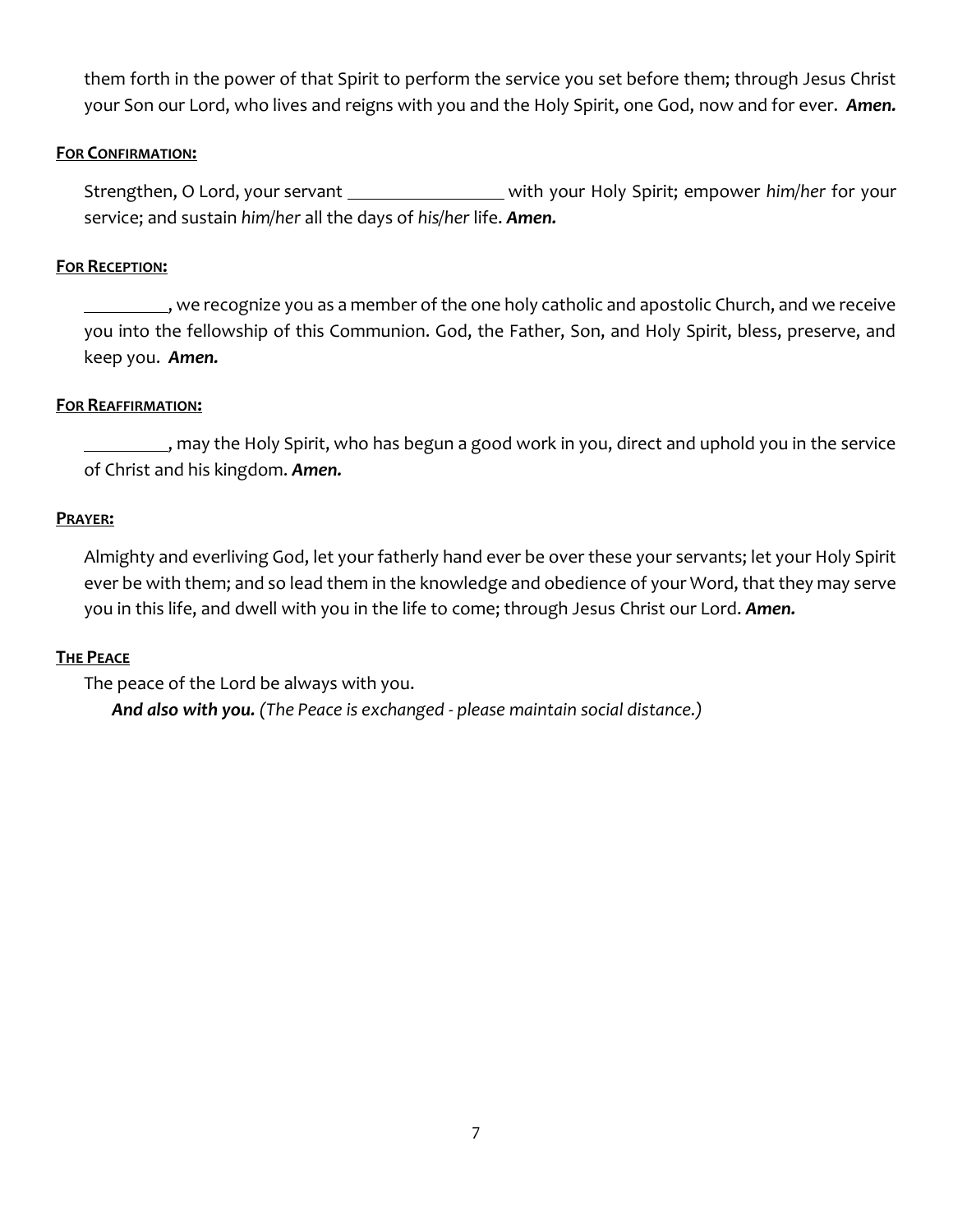## THE HOLY COMMUNION

#### **THE OFFERTORY**

#### **THE DOXOLOGY**

*Praise God, from whom all blessings flow; Praise him, all creatures here below; Praise him above ye heavenly host: Praise Father, Son, and Holy Ghost. Amen.* 

The Lord be with you. *And also with you.* Lift up your hearts. *We lift them to the Lord.* Let us give thanks to the Lord our God. *It is right to give him thanks and praise.*

**THE GREAT THANKSGIVING**<br> **Eucharistic Prayer A, BCP 361** 

Therefore we praise you, joining our voices with Angels and Archangels and with all the company of heaven, who for ever sing this hymn to proclaim the glory of your Name:

*Holy, holy, holy Lord, God of power and might;* **Holy, holy, holy, holy Lord, God of power and might; H** *Heaven and earth are full of your glory. Hosanna in the highest. Hosanna in the highest. Blessed is he who comes in the name of the Lord. Hosanna in the highest. Hosanna in the highest.*

Holy and gracious Father: In your infinite love you made us for yourself; and, when we had fallen into sin and become subject to evil and death, you, in your mercy, sent Jesus Christ, your only and eternal Son, to share our human nature, to live and die as one of us, to reconcile us to you, the God and Father of all.

He stretched out his arms upon the cross, and offered himself, in obedience to your will, a perfect sacrifice for the whole world.

On the night he was handed over to suffering and death, our Lord Jesus Christ took bread; and when he had given thanks to you, he broke it, and gave it to his disciples, and said, "Take, eat: this is my Body, which is given for you. Do this for the remembrance of me."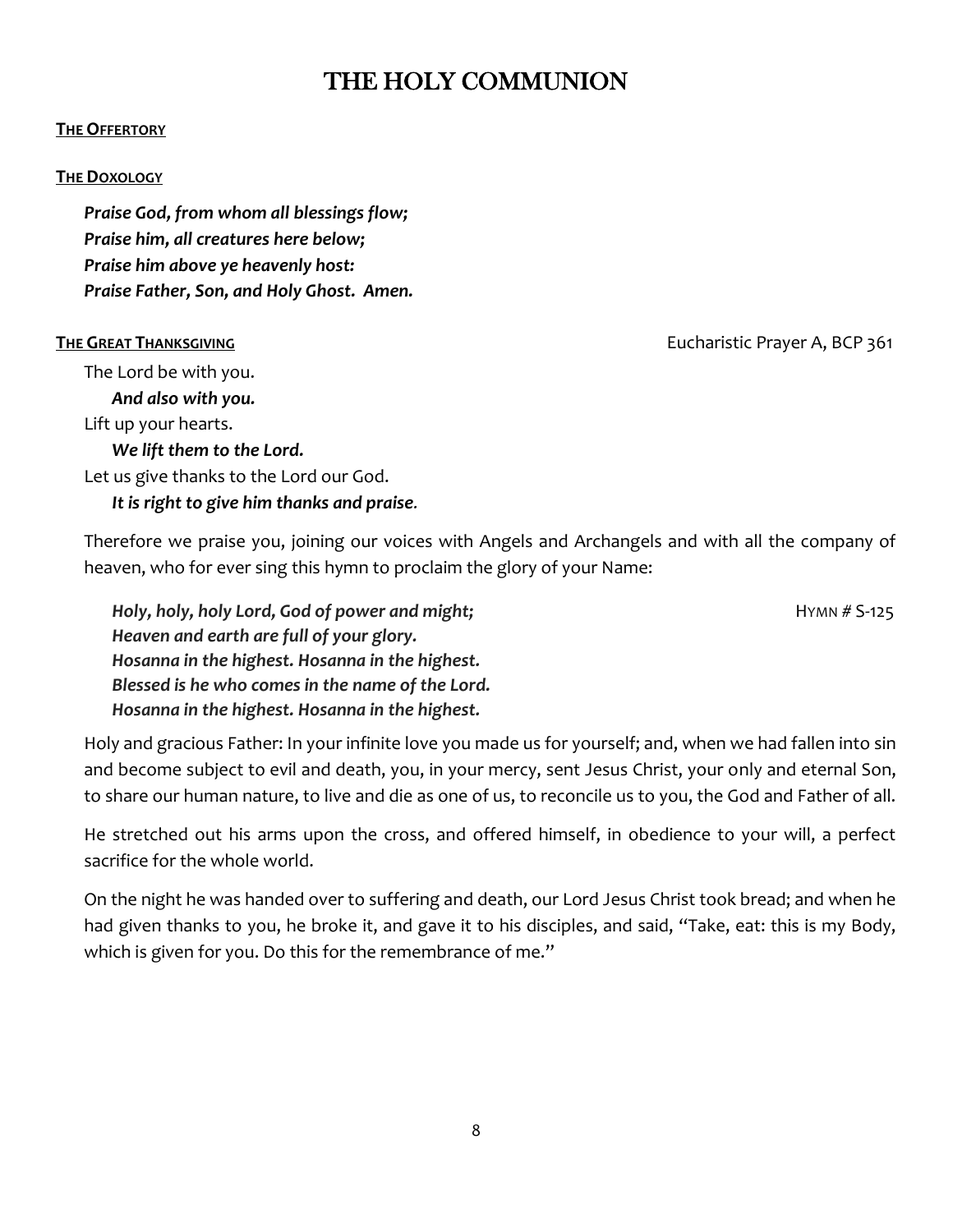After supper he took the cup of wine; and when he had given thanks, he gave it to them, and said, "Drink this, all of you: This is my Blood of the new Covenant, which is shed for you and for many for the forgiveness of sins. Whenever you drink it, do this for the remembrance of me."

Therefore we proclaim the mystery of faith:

*Christ has died. Christ is risen. Christ will come again.*

We celebrate the memorial of our redemption, O Father, in this sacrifice of praise and thanksgiving. Recalling his death, resurrection, and ascension, we offer you these gifts.

Sanctify them by your Holy Spirit to be for your people the Body and Blood of your Son, the holy food and drink of new and unending life in him. Sanctify us also that we may faithfully receive this holy Sacrament, and serve you in unity, constancy, and peace; and at the last day bring us with all your saints into the joy of your eternal kingdom.

All this we ask through your Son Jesus Christ. By him, and with him, and in him, in the unity of the Holy Spirit all honor and glory is yours, Almighty Father, now and forever. *Amen.*

And now, as our Savior Christ has taught us, we are bold to pray,

*Our Father in Heaven, hallowed be Your name Your kingdom come, your will be done, on earth as in Heaven. Give us today our daily bread, Forgive us our sins as we forgive those who sin against us. Save us from the time of trial and deliver us from evil. For the kingdom, and the power, and the glory are yours now, and forever. Amen.*

#### **THE BREAKING OF THE BREAD**

Alleluia. Christ our Passover is sacrificed for us; *Therefore let us keep the feast. Alleluia.*

These are the Gifts of God for the People of God. Take them in remembrance that Christ died for you, and feed on him in your hearts by faith, with thanksgiving.



Gluten Free hosts are available for communion. Please make yourself known to the minister.

*If you have a special prayer need, step into the side chapel after you receive communion, and a member of the Prayer Team will pray with you.*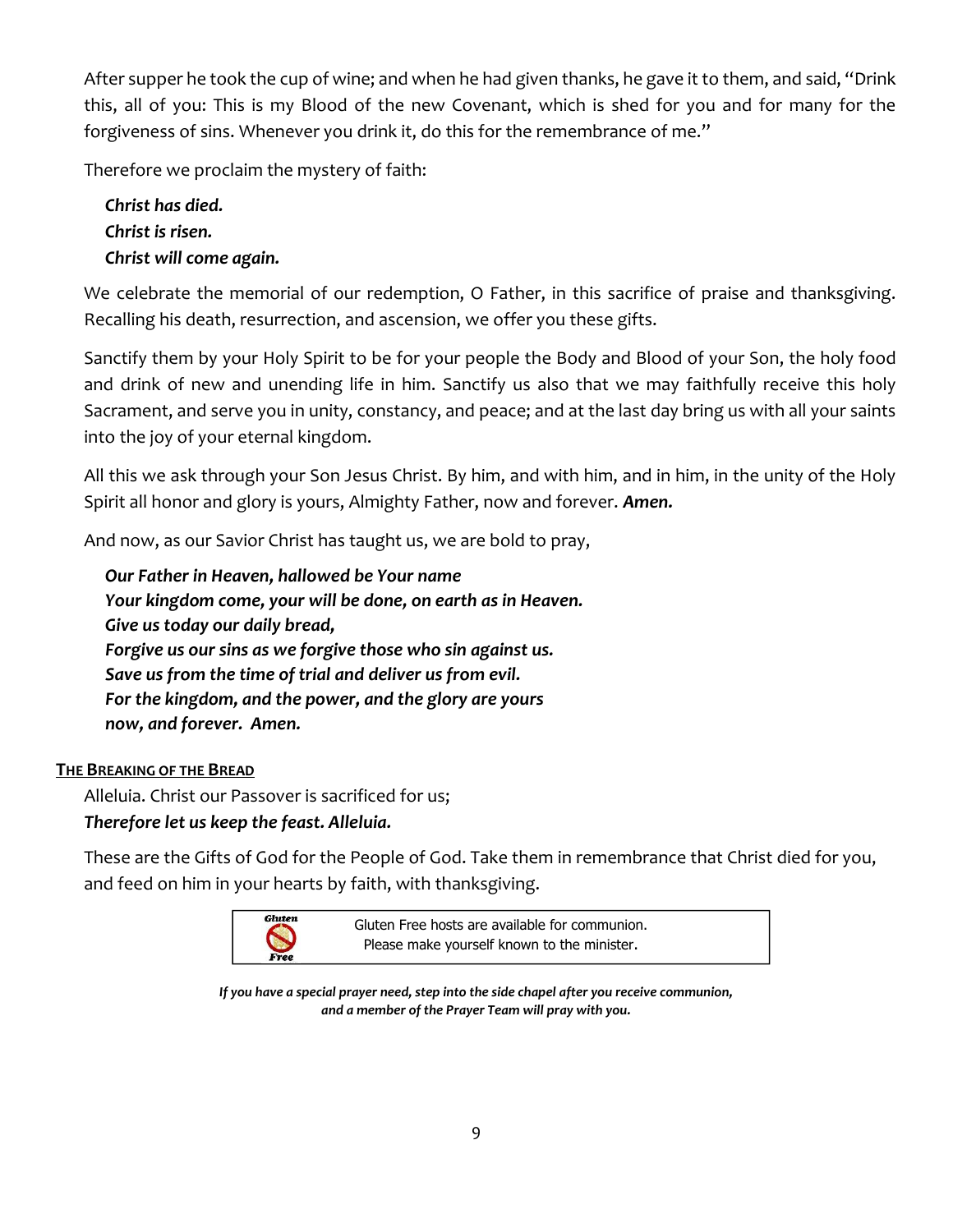#### **COMMUNION SONG 1 - Give Us Clean Hands**

*We bow our hearts, we bend our knees Oh Spirit come make us humble We turn our eyes from evil things Oh Lord we cast down our idols*

*Give us clean hands, give us pure hearts Let us not lift our souls to another Give us clean hands, give us pure hearts Let us not lift our souls to another Oh God let us be a generation that seeks That seeks Your face, oh God of Jacob Oh God let us be a generation that seeks That seeks Your face, oh God of Jacob*

#### **COMMUNION SONG 2 - I am the Bread of Life**

*1. I am the bread of life, they who come to me shall not hunger They who believe in me shall not thirst No one can come to me unless the Father draw him*

*2. The bread that I will give is my flesh for the life of the world And they who eat of this bread They shall live forever, they shall live forever.*

*3. Unless you eat of the flesh of the Son of Man And drink of his blood And drink of his blood, you shall not have life within you.*

*4. I am the resurrection, I am the life He who believes in me Even if he die, he shall life forever.*

*5. Lord we believe that you are the Christ The Son of God Who has come into the world*

*Chorus: And I will raise them up, and I will raise them up And I will raise them up on the last day.*

#### **POST COMMUNION PRAYER**

#### Let us pray.

*Eternal God, heavenly Father, you have graciously accepted us as living members of your Son our Savior Jesus Christ, and you have fed us with spiritual food in the Sacrament of his Body and Blood. Send us now into the world in peace, and grant us strength and courage to love and serve you with gladness and singleness of heart; through Christ our Lord. Amen.*

#### **BLESSING**

The peace of God, which passes all understanding, keep your hearts and minds in the knowledge and love of God, and of his Son Jesus Christ our Lord; and the blessing of God Almighty, the Father, the Son, and the Holy Spirit, be among you, and remain with you always. *Amen. (these words may differ from time to time)*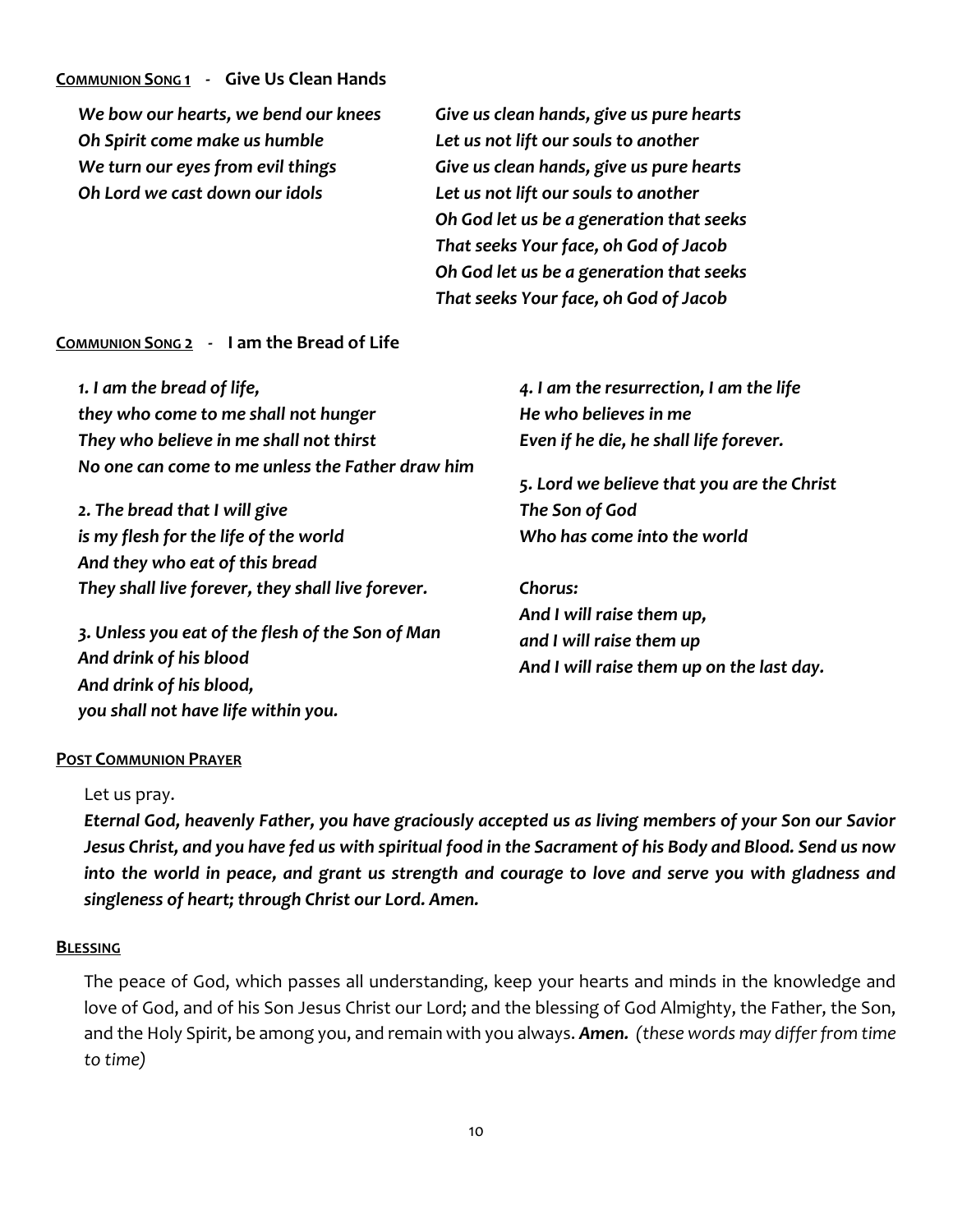#### **CLOSING SONG - Times of Refreshing**

*1. Well I thank You Lord That You are my Savior You're my strength and You're the rock On which I stand You give me life And a grace that's greater When I humble myself Beneath Your mighty hand* 

*2. For the day will come When we'll all be gathered And the sun will rise With healing in its wings And all the years of pain Won't seem to matter When our eyes behold Our Teacher and our King* 

*Chorus: You bring times of refreshing You bring times of refreshing You bring times Of refreshing to my soul When I'm weary from the fight And trying to do what's right You bring times Of refreshing to my soul* 

#### **THE DISMISSAL**

Alleluia, Alleluia. Go in peace to love and serve the Lord. *(these words may differ from time to time) Thanks be to God. Alleluia, alleluia.*

#### TODAY'S OFFERING

The offerings received today will be given to Bishop Ryan's Discretionary Account for her outreach ministry



### Please join us in the Parish Hall immediately following the service to welcome Bishop Ryan and the newly confirmed and received

CCLI Streaming License # 21158891 CCLI Copyright License 210253 One License Copyright + Streaming License # 739548-A